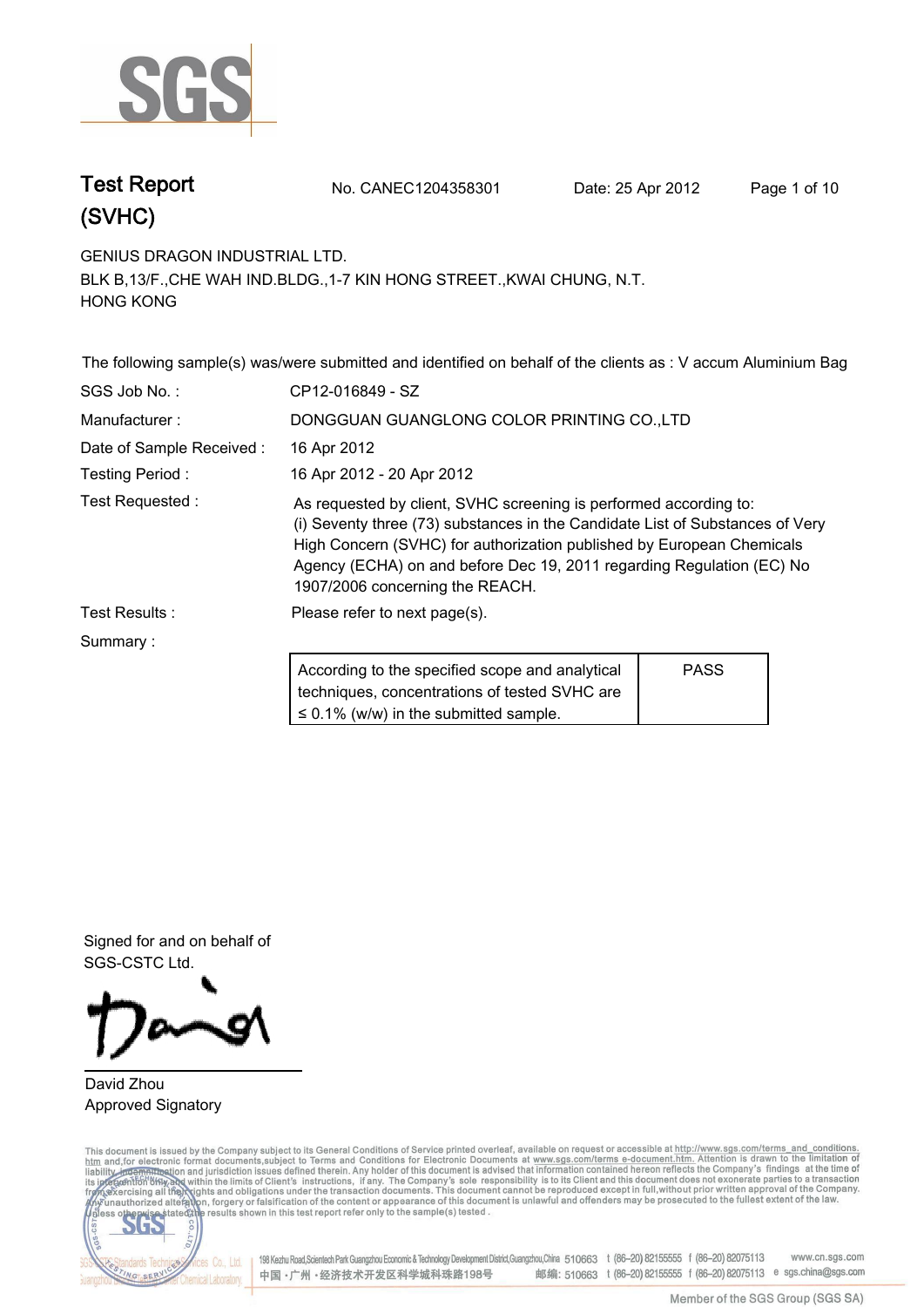

# **(SVHC) Test Report. No. CANEC1204358301 Date: 25 Apr 2012. Page 2 of 10.**

#### **Remark :**

(1) The chemical analysis of specified SVHC is performed by means of currently available analytical techniques against the following SVHC related documents published by ECHA: http://echa.europa.eu/web/guest/candidate-list-table

These lists are under evaluation by ECHA and may subject to change in the future.

(2) Concerning article(s):

In accordance with Regulation (EC) No 1907/2006, any EU producer or importer of articles shall notify ECHA, in accordance with paragraph 4 of Article 7, if a substance meets the criteria in Article 57 and is identified in accordance with Article 59(1) of the Regulation, if (a) the substance in the Candidate List is present in those articles in quantities totaling over one tonne per producer or importer per year; and (b) the substance in the Candidate List is present in those articles above a concentration of 0.1% weight by weight (w/w).

Article 33 of Regulation (EC) No 1907/2006 requires supplier of an article containing a substance meeting the criteria in Article 57 and identified in accordance with Article 59(1) in a concentration above 0.1% weight by weight (w/w) shall provide the recipient of the article with sufficient information, available to the supplier, to allow safe use of the article including, as a minimum, the name of that substance in the Candidate List.

SGS adopts the interpretation of ECHA for SVHC in article unless indicated otherwise. Detail explanation is available at the following link: http://webstage.contribute.sgs.net/corpreach/documents/SGS-CTS\_SVHC-paper-EN-11.pdf

(3) Concerning material(s):

Test results in this report are based on the tested sample. This report refers to testing result of tested sample submitted as homogenous material(s). In case such material is being used to compose an article, the results indicated in this report may not represent SVHC concentration in such article. If this report refers to testing result of composite material group by equal weight proportion, the material in each composite test group may come from more than one article.

If the sample is a substance or mixture, and it directly exports to EU, client has the obligation to comply with the supply chain communication obligation under Article 31 of Regulation (EC) No. 1907/2006 and the conditions of Authorization of substance of very high concern included in the Annex XIV of the Regulation (EC) No. 1907/2006.

(4) Concerning substance and preparation:

If a SVHC is found over 0.1% (w/w) and/or the specific concentration limit which is set in Regulation (EC) No 1272/2008 and No 790/2009, client is suggested to prepare a Safety Data Sheet (SDS) against the SVHC to comply with the supply chain communication obligation under Regulation (EC) No 1907/2006, in which:

- a substance that is classified as hazardous under the CLP Regulation (EC) No 1272/2008.

- a mixture that is classified as dangerous according Dangerous Preparations Directive 1999/45/EC or classified as hazardous under the CLP Regulation (EC) No 1272/2008, when their concentrations are equal to, or greater than, those defined in the Article 3(3) of 1999/45/EC or the lower values given in Part 3 of Annex VI of Regulation (EC) No. 1272/2008; or

- a mixture is not classified as dangerous under Directive 1999/45/EC, but contains either:

This document is issued by the Company subject to its General Conditions of Service printed overleaf, available on request or accessible at http://www.sgs.com/terms\_and\_conditions.<br>
htm and for electronic format documents, CO.LTD. 565 198 Kezhu Road, Scientech Park Guangzhou Economic & Technology Development District, Guangzhou, China 510663 t (86-20) 82155555 f (86-20) 82075113 **Co., Ltd.** www.cn.sas.com dards Tech 邮编: 510663 t (86-20) 82155555 f (86-20) 82075113 e sgs.china@sgs.com 中国·广州·经济技术开发区科学城科珠路198号 NG SERY Chemical Laboratory.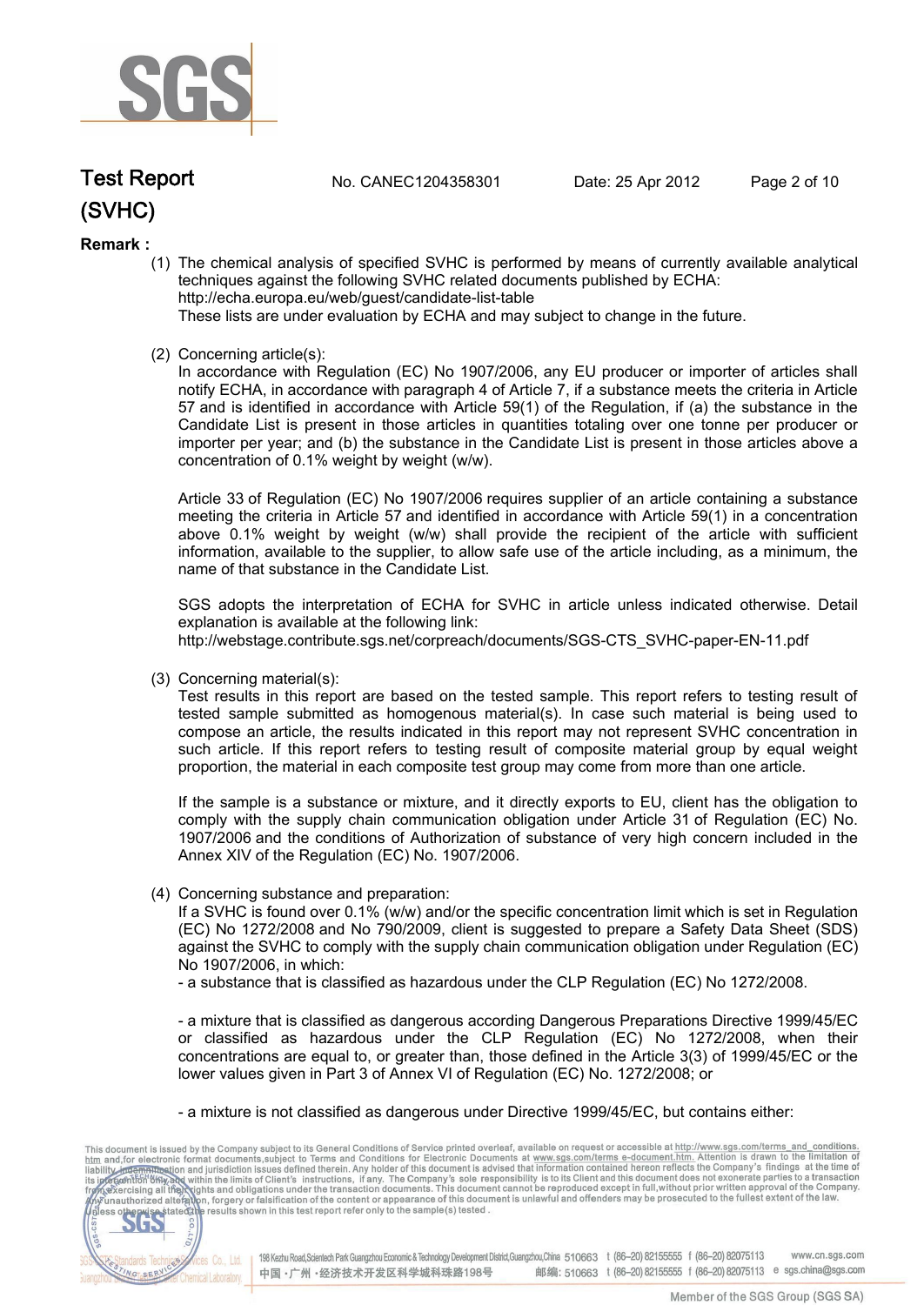

# **(SVHC) Test Report. No. CANEC1204358301 Date: 25 Apr 2012. Page 3 of 10.**

(a) a substance posing human health or environmental hazards in an individual concentration of ≥ 1 % by weight for mixtures that are solid or liquids (i.e., non-gaseous mixtures) or ≥ 0.2 % by volume for gaseous mixtures; or

(b) a substance that is PBT, or vPvB in an individual concentration of  $\geq 0.1$  % by weight for mixtures that are solid or liquids (i.e., non-gaseous mixtures); or

(c) a substance on the SVHC candidate list (for reasons other than those listed above), in an individual concentration of ≥ 0.1 % by weight for non-gaseous mixtures; or

- (d) a substance for which there are Europe-wide workplace exposure limits.
- (5) If a SVHC is found over the reporting limit, client is suggested to identify the component which contains the SVHC and the exact concentration of the SVHC by requesting further quantitative analysis from the laboratory.

#### **Sample Description :.**

| Test Sample :        |                  |                             |  |
|----------------------|------------------|-----------------------------|--|
| Sample Description : |                  |                             |  |
| Specimen No.         | SGS Sample ID    | <b>Description</b>          |  |
|                      | CAN12-043583.001 | Silvery bag w/ red printing |  |

### **Test Method :.**

**SGS In-House method-GZTC CHEM-TOP-092-01, GZTC CHEM-TOP-092-02, Analyzed by ICP-OES, GC-MS Colorimetric method/HPLC and UV-VIS..**

This document is issued by the Company subject to its General Conditions of Service printed overleaf, available on request or accessible at http://www.sgs.com/terms\_and\_conditions.<br>htm\_and, for electronic format documents,



198 Kezhu Road,Scientech Park Guangzhou Economic & Technology Development District,Guangzhou,China 510663 t (86-20) 82155555 f (86-20) 82075113 www.cn.sgs.com 邮编: 510663 t (86-20) 82155555 f (86-20) 82075113 e sgs.china@sgs.com 中国·广州·经济技术开发区科学城科珠路198号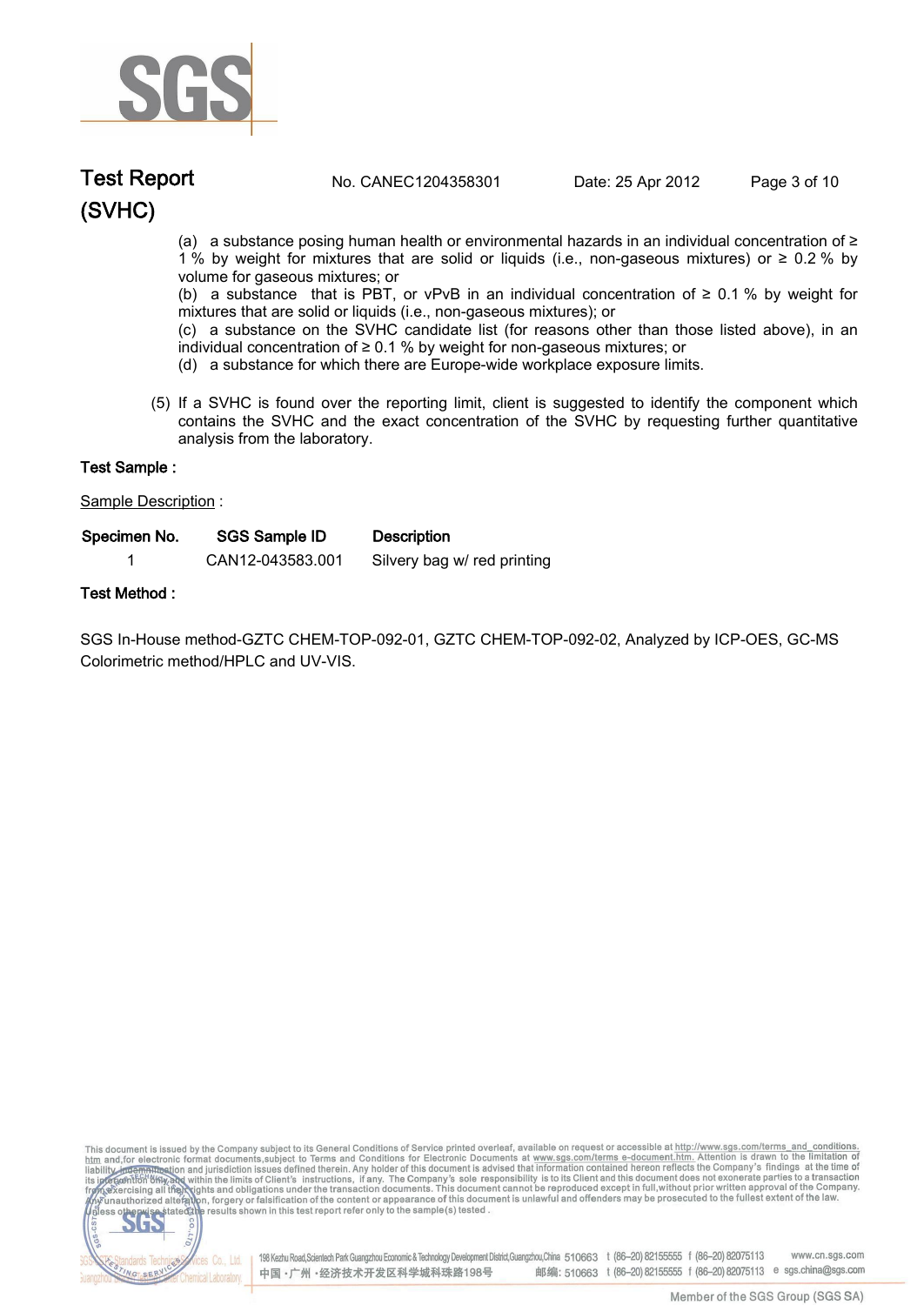

**Test Report. No. CANEC1204358301 Date: 25 Apr 2012. Page 4 of 10.**

# **(SVHC)**

dards Tec

ING SERY

### **Test Result : (Substances in the Candidate List of SVHC).**

| <b>Substance Name</b>                                                      | <b>CAS No.</b> | EC No.    | 001<br>Concentration<br>(%) | RL (%) |
|----------------------------------------------------------------------------|----------------|-----------|-----------------------------|--------|
| 1,2-Benzenedicarboxylic acid,<br>di-C6-8-branched alkyl esters, C7-rich    | 71888-89-6     | 276-158-1 | <b>ND</b>                   | 0.050  |
| 1,2-Benzenedicarboxylic acid,<br>di-C7-11-branched and linear alkyl esters | 68515-42-4     | 271-084-6 | <b>ND</b>                   | 0.050  |
| 1,2-Dichloroethane                                                         | 107-06-2       | 203-458-1 | <b>ND</b>                   | 0.050  |
| 1,2,3-trichloropropane                                                     | 96-18-4        | 202-486-1 | <b>ND</b>                   | 0.050  |
| 1-methyl-2-pyrrolidone                                                     | 872-50-4       | 212-828-1 | <b>ND</b>                   | 0.050  |
| 2,2'-dichloro-4,4'-methylenedianiline                                      | $101 - 14 - 4$ | 202-918-9 | <b>ND</b>                   | 0.050  |
| 2,4-Dinitrotoluene                                                         | $121 - 14 - 2$ | 204-450-0 | <b>ND</b>                   | 0.050  |
| 2-Ethoxyethanol                                                            | 110-80-5       | 203-804-1 | <b>ND</b>                   | 0.050  |
| 2-ethoxyethyl acetate                                                      | 111-15-9       | 203-839-2 | <b>ND</b>                   | 0.050  |
| 2-Methoxyaniline; o-Anisidine                                              | $90 - 04 - 0$  | 201-963-1 | <b>ND</b>                   | 0.050  |
| 2-Methoxyethanol                                                           | 109-86-4       | 203-713-7 | <b>ND</b>                   | 0.050  |
| 4,4-Diaminodiphenylmethane(MDA)                                            | 101-77-9       | 202-974-4 | <b>ND</b>                   | 0.050  |
| 4-(1,1,3,3-tetramethylbutyl)phenol                                         | 140-66-9       | 205-426-2 | <b>ND</b>                   | 0.050  |
| 5-tert-butyl-2,4,6-trinitro-m-xylene (musk<br>xylene)                      | $81 - 15 - 2$  | 201-329-4 | <b>ND</b>                   | 0.050  |
| Acrylamide                                                                 | 79-06-01       | 201-173-7 | <b>ND</b>                   | 0.050  |
| Alkanes, C10-13, chloro (Short Chain<br><b>Chlorinated Paraffins)</b>      | 85535-84-8     | 287-476-5 | <b>ND</b>                   | 0.050  |



Electric Co., Ltd. 198 Kezhu Road, Scientech Park Guangzhou Economic & Technology Development District, Guangzhou, China 510663 t (86-20) 82155555 f (86-20) 82075113 www.cn.sgs.com 邮编: 510663 t (86-20) 82155555 f (86-20) 82075113 e sgs.china@sgs.com 中国·广州·经济技术开发区科学城科珠路198号 Chemical Laboratory.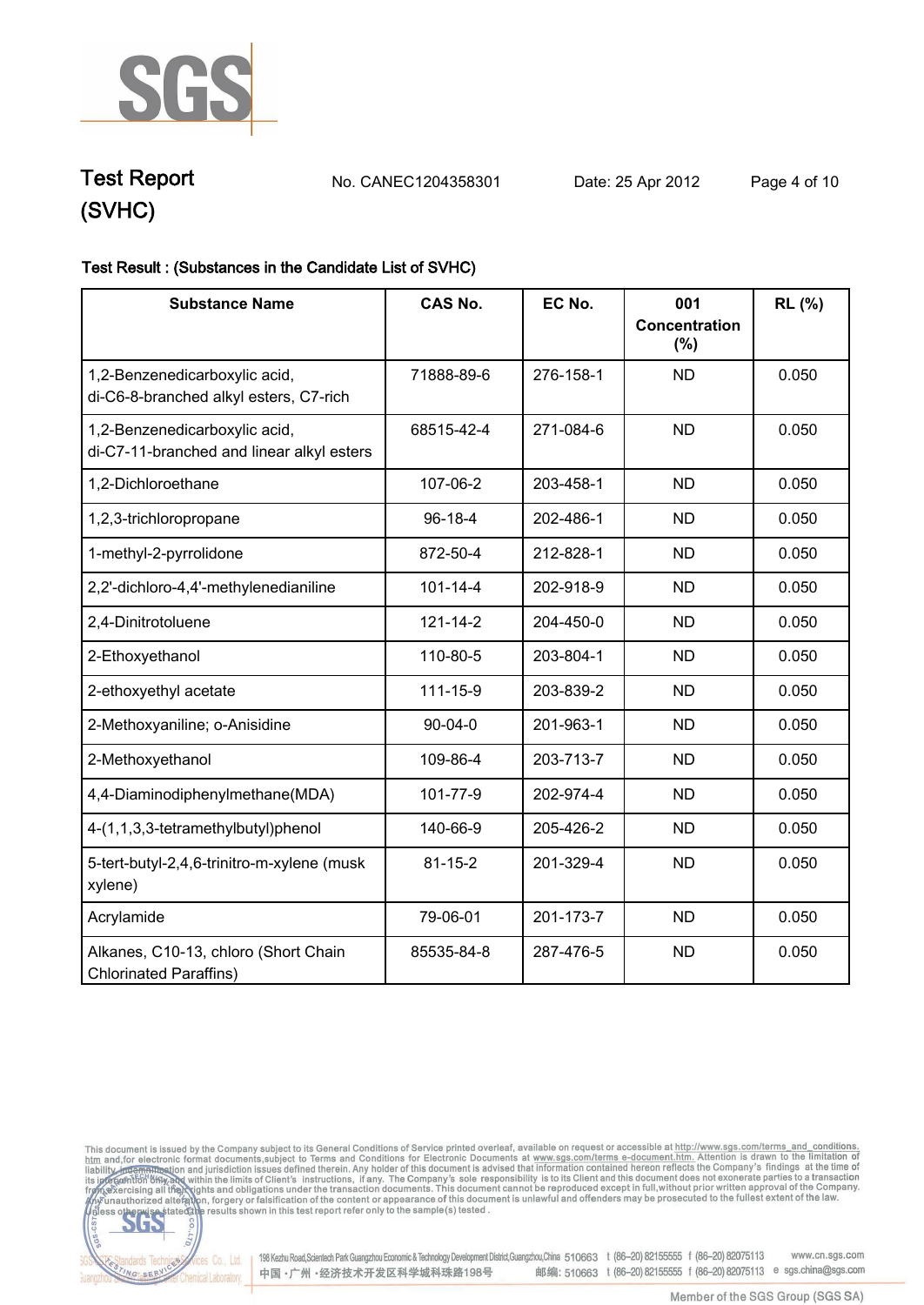

# **(SVHC) Test Report. No. CANEC1204358301 Date: 25 Apr 2012. Page 5 of 10.**

| <b>Substance Name</b>                                                                                                                                                                                                                 | <b>CAS No.</b>              | EC No.                 | 001<br>Concentration<br>$(\%)$ | <b>RL</b> (%) |
|---------------------------------------------------------------------------------------------------------------------------------------------------------------------------------------------------------------------------------------|-----------------------------|------------------------|--------------------------------|---------------|
| Aluminosilicate Refractory Ceramic Fibres<br>[with Al2O3 and SiO2 present in certain<br>concentration ranges (Al2O3: 43.5 - 47 %<br>w/w, and SiO2: 49.5 - 53.5 % w/w, or<br>Al2O3: 45.5 - 50.5 % w/w, and SiO2: 48.5 -<br>54 % w/w)]* | 650-017-00-8<br>(Index no.) |                        | <b>ND</b>                      | 0.005         |
| Aluminosilicate Refractory Ceramic Fibres<br>(with oxides of aluminium and silicon as the<br>main components present in variable<br>concentration ranges)*                                                                            | 650-017-00-8<br>(Index no.) |                        | <b>ND</b>                      | 0.005         |
| Ammonium dichromate*                                                                                                                                                                                                                  | 7789-09-5                   | 232-143-1              | <b>ND</b>                      | 0.005         |
| Anthracene                                                                                                                                                                                                                            | 120-12-7                    | 204-371-1              | <b>ND</b>                      | 0.050         |
| Anthracene oil*                                                                                                                                                                                                                       | 90640-80-5                  | 292-602-7              | <b>ND</b>                      | 0.050         |
| Anthracene oil, anthracene paste*                                                                                                                                                                                                     | 90640-81-6                  | 292-603-2              | <b>ND</b>                      | 0.050         |
| Anthracene oil, anthracene paste,<br>anthracene fraction*                                                                                                                                                                             | 91995-15-2                  | 295-275-9              | <b>ND</b>                      | 0.050         |
| Anthracene oil, anthracene paste, distn.<br>lights*                                                                                                                                                                                   | 91995-17-4                  | 295-278-5              | <b>ND</b>                      | 0.050         |
| Anthracene oil, anthracene-low*                                                                                                                                                                                                       | 90640-82-7                  | 292-604-8              | <b>ND</b>                      | 0.050         |
| Arsenic acid*                                                                                                                                                                                                                         | 7778-39-4                   | 231-901-9              | <b>ND</b>                      | 0.005         |
| Benzyl butyl phthalate (BBP)                                                                                                                                                                                                          | 85-68-7                     | 201-622-7              | <b>ND</b>                      | 0.050         |
| Bis (2-ethylhexyl)phthalate (DEHP)                                                                                                                                                                                                    | 117-81-7                    | 204-211-0              | <b>ND</b>                      | 0.050         |
| Bis(2-methoxyethyl) ether                                                                                                                                                                                                             | 111-96-6                    | 203-924-4              | <b>ND</b>                      | 0.050         |
| Bis(2-methoxyethyl) phthalate                                                                                                                                                                                                         | 117-82-8                    | 204-212-6              | <b>ND</b>                      | 0.050         |
| Bis(tributyltin) oxide (TBTO)                                                                                                                                                                                                         | 56-35-9                     | 200-268-0              | <b>ND</b>                      | 0.050         |
| Boric acid*                                                                                                                                                                                                                           | 10043-35-3<br>11113-50-1    | 233-139-2<br>234-343-4 | <b>ND</b>                      | 0.005         |
| Calcium arsenate*                                                                                                                                                                                                                     | 7778-44-1                   | 231-904-5              | <b>ND</b>                      | 0.005         |

This document is issued by the Company subject to its General Conditions of Service printed overleaf, available on request or accessible at http://www.sgs.com/terms. and\_conditions.<br>htm and, for electronic format document



Vices Co., Ltd. | 198 Kezhu Road,Scientech Park Guangzhou Economic & Technology Development District, Guangzhou, China 510663 t (86-20) 82155555 f (86-20) 82075113 www.cn.sgs.com 邮编: 510663 t (86-20) 82155555 f (86-20) 82075113 e sgs.china@sgs.com 中国·广州·经济技术开发区科学城科珠路198号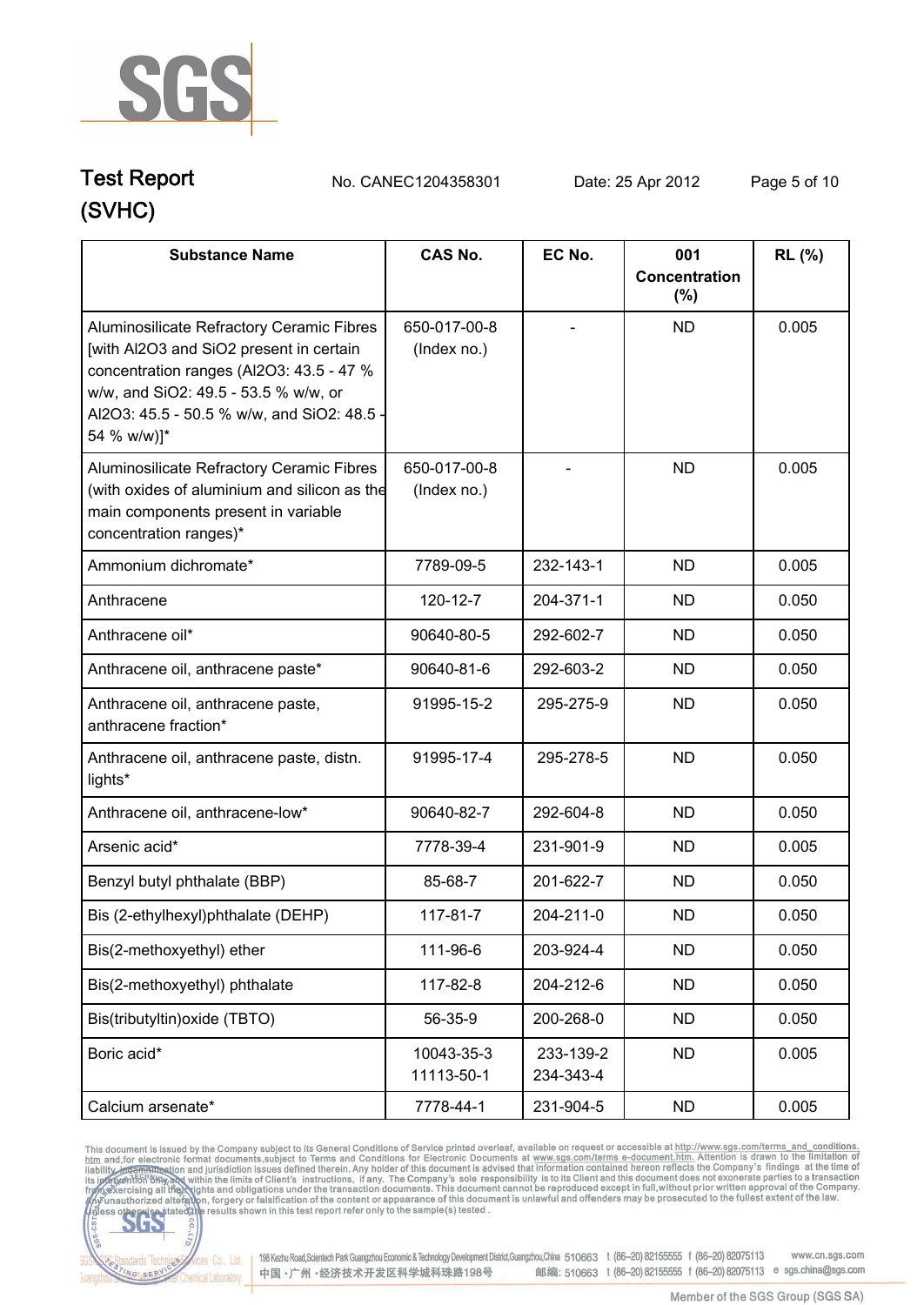

# **(SVHC) Test Report. No. CANEC1204358301 Date: 25 Apr 2012. Page 6 of 10.**

| <b>Substance Name</b>                                                                                                        | <b>CAS No.</b>                       | EC No.                        | 001<br>Concentration | RL (%) |
|------------------------------------------------------------------------------------------------------------------------------|--------------------------------------|-------------------------------|----------------------|--------|
|                                                                                                                              |                                      |                               | (%)                  |        |
| Chromic acid, Dichromic acid, Oligomers of<br>chromic acid and dichromic acid*                                               | 7738-94-5<br>13530-68-2              | 231-801-5<br>236-881-5        | <b>ND</b>            | 0.005  |
| Chromium trioxide*                                                                                                           | 1333-82-0                            | 215-607-8                     | <b>ND</b>            | 0.005  |
| Cobalt carbonate*                                                                                                            | 513-79-1                             | 208-169-4                     | <b>ND</b>            | 0.005  |
| Cobalt diacetate*                                                                                                            | 71-48-7                              | 200-755-8                     | <b>ND</b>            | 0.005  |
| Cobalt dichloride*                                                                                                           | 7646-79-9                            | 231-589-4                     | <b>ND</b>            | 0.005  |
| Cobalt dinitrate*                                                                                                            | 10141-05-6                           | 233-402-1                     | <b>ND</b>            | 0.005  |
| Cobalt sulphate*                                                                                                             | 10124-43-3                           | 233-334-2                     | <b>ND</b>            | 0.005  |
| Diarsenic pentaoxide*                                                                                                        | 1303-28-2                            | 215-116-9                     | <b>ND</b>            | 0.005  |
| Diarsenic trioxide*                                                                                                          | 1327-53-3                            | 215-481-4                     | <b>ND</b>            | 0.005  |
| Dibutyl phthalate (DBP)                                                                                                      | 84-74-2                              | 201-557-4                     | <b>ND</b>            | 0.050  |
| Dichromium tris(chromate) *                                                                                                  | 24613-89-6                           | 246-356-2                     | <b>ND</b>            | 0.005  |
| Diisobutyl phthalate                                                                                                         | 84-69-5                              | 201-553-2                     | <b>ND</b>            | 0.050  |
| Disodium tetraborate, anhydrous*                                                                                             | 1303-96-4<br>1330-43-4<br>12179-04-3 | 215-540-4                     | <b>ND</b>            | 0.005  |
| Formaldehyde, oligomeric reaction<br>products with aniline                                                                   | 25214-70-4                           | 500-036-1                     | <b>ND</b>            | 0.050  |
| Hexabromocyclododecane (HBCDD) and<br>all major diastereoisomers identified<br>(α-HBCDD, β-HBCDD, γ-HBCDD) $^{\vartriangle}$ | 25637-99-4<br>3194-55-6              | 247-148-4<br>and<br>221-695-9 | <b>ND</b>            | 0.050  |
| Hydrazine                                                                                                                    | 7803-57-8<br>302-01-2                | 206-114-9                     | <b>ND</b>            | 0.050  |
| Lead chromate*                                                                                                               | 7758-97-6                            | 231-846-0                     | <b>ND</b>            | 0.005  |
| Lead chromate molybdate sulphate red<br>(C.I. Pigment Red 104)*                                                              | 12656-85-8                           | 235-759-9                     | <b>ND</b>            | 0.005  |
| Lead diazide, Lead azide*                                                                                                    | 13424-46-9                           | 236-542-1                     | <b>ND</b>            | 0.005  |

This document is issued by the Company subject to its General Conditions of Service printed overleaf, available on request or accessible at http://www.sgs.com/terms. and\_conditions.<br>htm and, for electronic format document



198 Kezhu Road, Scientech Park Guangzhou Economic & Technology Development District, Guangzhou, China 510663 t (86-20) 82155555 f (86-20) 82075113 www.cn.sgs.com 邮编: 510663 t (86-20) 82155555 f (86-20) 82075113 e sgs.china@sgs.com 中国·广州·经济技术开发区科学城科珠路198号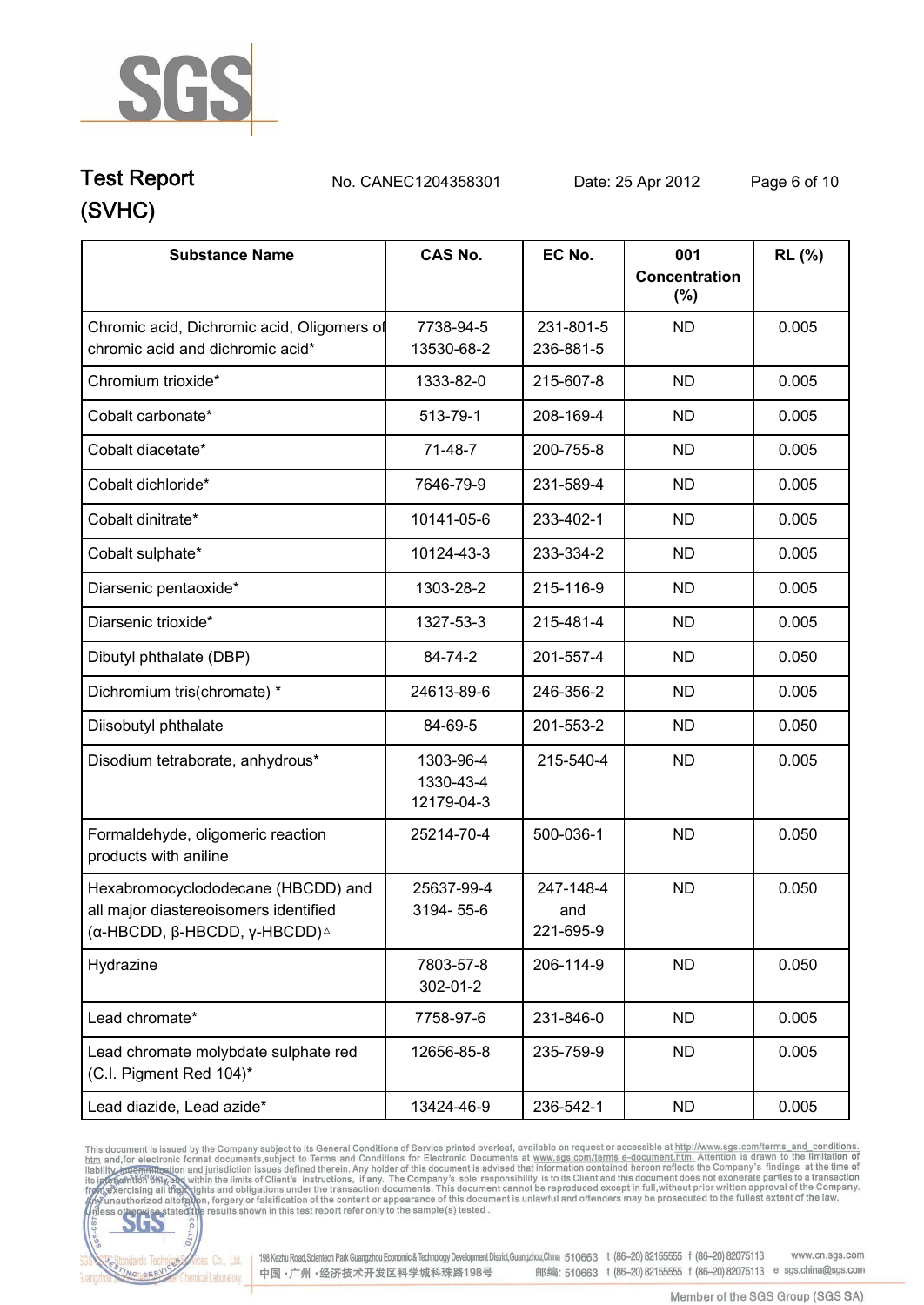

# **(SVHC) Test Report. No. CANEC1204358301 Date: 25 Apr 2012. Page 7 of 10.**

| <b>Substance Name</b>                                  | <b>CAS No.</b>          | EC No.    | 001<br><b>Concentration</b><br>(%) | RL (%) |
|--------------------------------------------------------|-------------------------|-----------|------------------------------------|--------|
| Lead dipicrate*                                        | 6477-64-1               | 229-335-2 | <b>ND</b>                          | 0.005  |
| Lead hydrogen arsenate*                                | 7784-40-9               | 232-064-2 | <b>ND</b>                          | 0.005  |
| Lead styphnate*                                        | 15245-44-0              | 239-290-0 | <b>ND</b>                          | 0.005  |
| Lead sulfochromate yellow (C.I. Pigment<br>Yellow 34)* | 1344-37-2               | 215-693-7 | <b>ND</b>                          | 0.005  |
| N,N-dimethylacetamide                                  | 127-19-5                | 204-826-4 | <b>ND</b>                          | 0.050  |
| Pentazinc chromate octahydroxide*                      | 49663-84-5              | 256-418-0 | <b>ND</b>                          | 0.005  |
| Phenolphthalein                                        | 77-09-8                 | 201-004-7 | <b>ND</b>                          | 0.050  |
| Pitch, coal tar, high temp.*                           | 65996-93-2              | 266-028-2 | <b>ND</b>                          | 0.050  |
| Potassium chromate*                                    | 7789-00-6               | 232-140-5 | <b>ND</b>                          | 0.005  |
| Potassium dichromate*                                  | 7778-50-9               | 231-906-6 | <b>ND</b>                          | 0.005  |
| Potassium<br>hydroxyoctaoxodizincatedichromate*        | 11103-86-9              | 234-329-8 | <b>ND</b>                          | 0.005  |
| Sodium chromate*                                       | 7775-11-3               | 231-889-5 | <b>ND</b>                          | 0.005  |
| Sodium dichromate*                                     | 7789-12-0<br>10588-01-9 | 234-190-3 | <b>ND</b>                          | 0.005  |
| Strontium chromate*                                    | 7789-06-2               | 232-142-6 | <b>ND</b>                          | 0.005  |
| Tetraboron disodium heptaoxide, hydrate*               | 12267-73-1              | 235-541-3 | <b>ND</b>                          | 0.005  |
| Trichloroethylene                                      | 79-01-6                 | 201-167-4 | <b>ND</b>                          | 0.050  |
| Triethyl arsenate*                                     | 15606-95-8              | 427-700-2 | <b>ND</b>                          | 0.005  |
| Trilead diarsenate*                                    | 3687-31-8               | 222-979-5 | <b>ND</b>                          | 0.005  |
| Tris(2-chloroethyl)phosphate                           | 115-96-8                | 204-118-5 | <b>ND</b>                          | 0.050  |

This document is issued by the Company subject to its General Conditions of Service printed overleaf, available on request or accessible at http://www.sgs.com/terms\_and\_conditions.<br>htm\_and,for electronic format documents,



onces Co., Ltd. | 198 Kezhu Road, Scientech Park Guangzhou Economic & Technology Development District, Guangzhou, China 510663 t (86-20) 82155555 f (86-20) 82075113 www.cn.sgs.com 邮编: 510663 t (86-20) 82155555 f (86-20) 82075113 e sgs.china@sgs.com 中国·广州·经济技术开发区科学城科珠路198号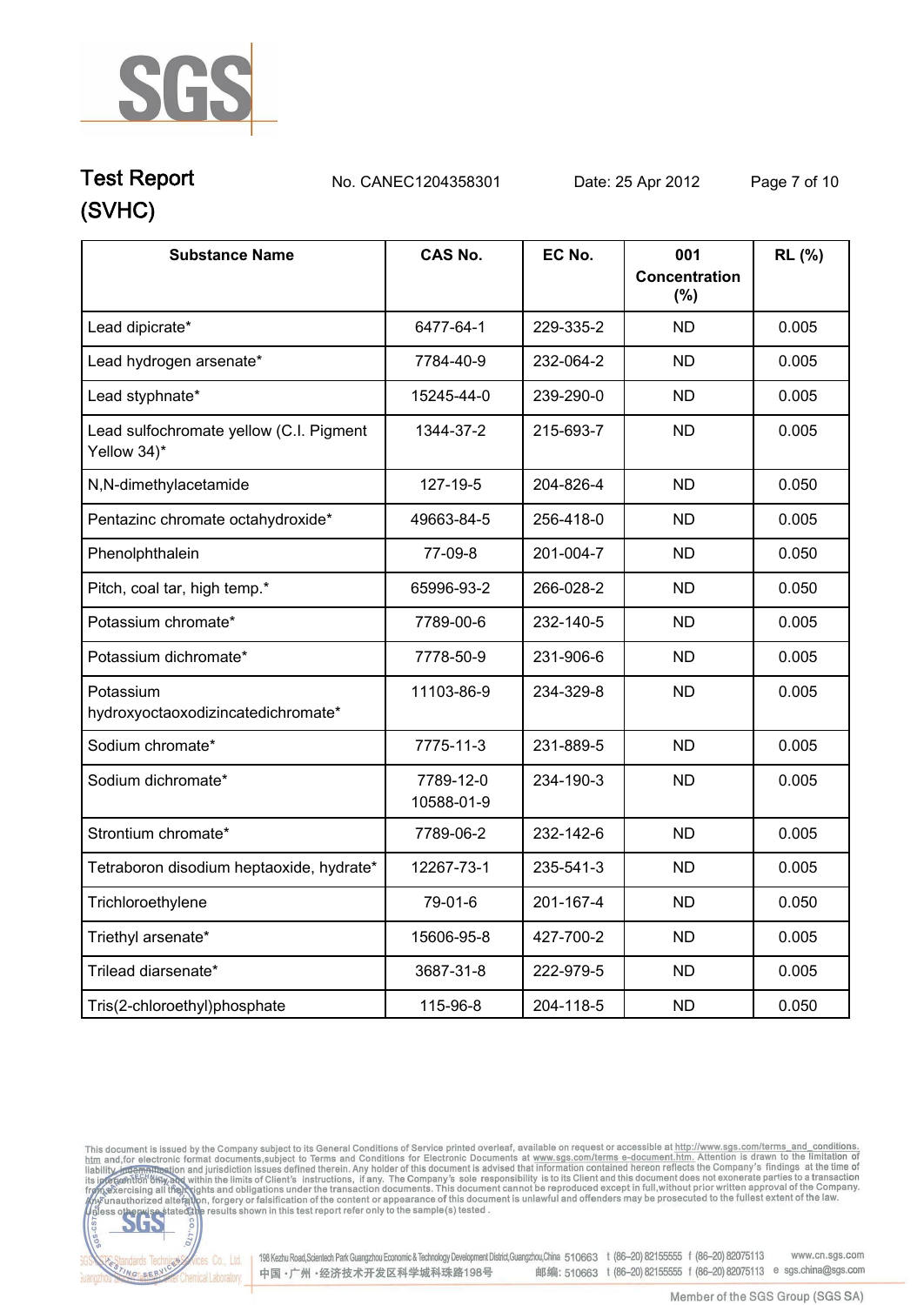

# **(SVHC)**

**Test Report. No. CANEC1204358301 Date: 25 Apr 2012. Page 8 of 10.**

| <b>Substance Name</b>                                                                                                                                                                                      | <b>CAS No.</b>              | EC No. | 001<br>Concentration<br>$(\% )$ | <b>RL</b> (%) |
|------------------------------------------------------------------------------------------------------------------------------------------------------------------------------------------------------------|-----------------------------|--------|---------------------------------|---------------|
| Zirconia Aluminosilicate Refractory<br>Ceramic Fibres [with Al2O3, SiO2 and<br>ZrO2 present in certain concentration<br>ranges (Al2O3: 35 - 36 % w/w, SiO2: 47.5 -<br>50 % w/w, and ZrO2: 15 - 17 % w/w)]* | 650-017-00-8<br>(Index no.) |        | ND.                             | 0.005         |
| Zirconia Aluminosilicate Refractory<br>Ceramic Fibres (with oxides of aluminium,<br>silicon and zirconium as the main<br>components present in variable<br>concentration ranges)*                          | 650-017-00-8<br>(Index no.) |        | ND.                             | 0.005         |

**Notes :.**

**1. RL = Reporting Limit. All RL are based on homogenous material.**

**ND = Not detected (lower than RL), ND is denoted on the target compound.**

**2. ∆ CAS No. of diastereoisomers identified (α-HBCDD, β-HBCDD, γ-HBCDD): 134237-50-6, 134237-51-7, 134237-52-8.**

**3. \*The test result is based on the calculation of selected element(s) / marker(s) and to the worst-case scenario. For detail information, please refer to the SGS REACH website:** 

**www.reach.sgs.com/substance-of-very-high-concern-analysis-information-page.htm. Calculated concentration of boric acid, disodium tetraborate, anhydrous and tetraboron**

 **disodium heptaoxide, hydrate are based on the water extractive boron and sodium by ICP-OES.**

 **RL = 0.005% is evaluated for element (i.e. cobalt, arsenic, lead, sodium, chromium, chromium (VI), silicon, aluminum, zirconium, boron, and potassium respectively), except molybdenum RL=0.0005%..**

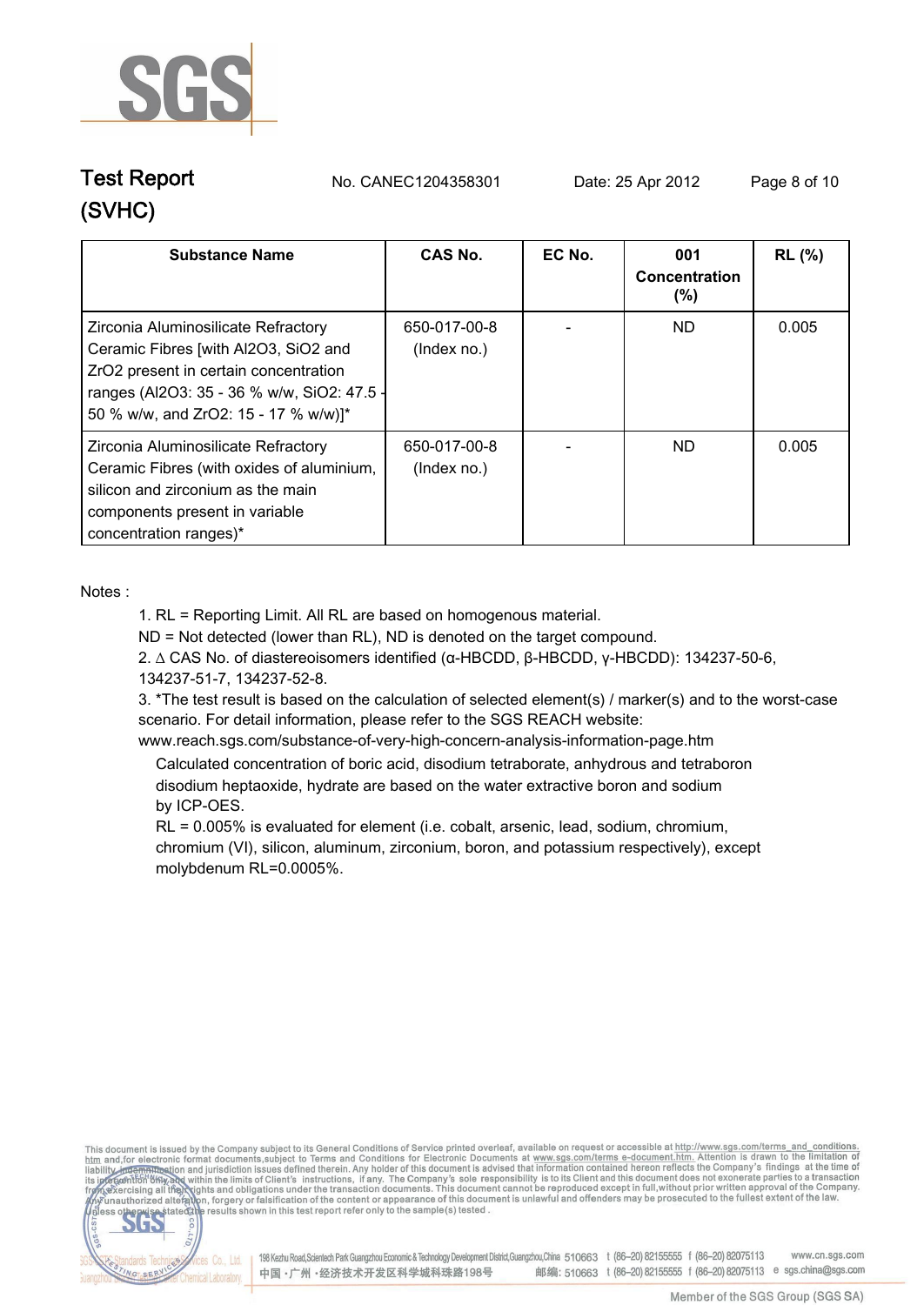

**(SVHC)**

**Test Report. No. CANEC1204358301 Date: 25 Apr 2012. Page 9 of 10.**

NG SER

**Chemical Laboratory** 

**ATTACHMENTS SVHC Testing Flow Chart 1)** Name of the person who made testing: **Bella Wang / Tina Zhao**

**2)** Name of the person in charge of testing: **Adams Yu / Ryan Yang**



This document is issued by the Company subject to its General Conditions of Service printed overleaf, available on request or accessible at http://www.sgs.com/terms\_and\_conditions.<br>htm\_and,for electronic format documents,s S **202** 198 Kezhu Road,Scientech Park Guangzhou Economic & Technology Development District,Guangzhou,China 510663 t (86-20) 82155555 f (86-20) 82075113 www.cn.sgs.com dards Ter fices Co., Ltd.

中国·广州·经济技术开发区科学城科珠路198号

Member of the SGS Group (SGS SA)

邮编: 510663 t (86-20) 82155555 f (86-20) 82075113 e sgs.china@sgs.com